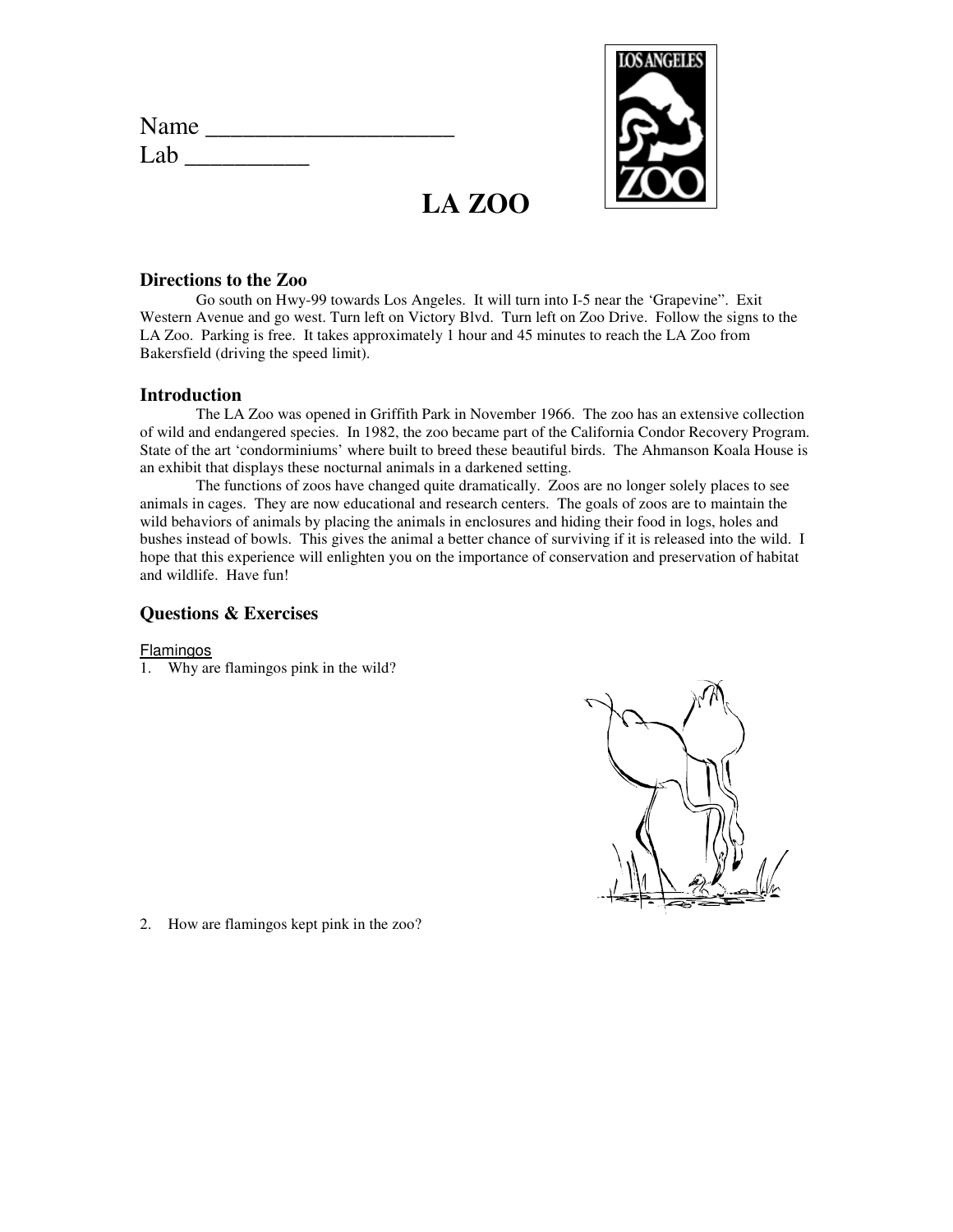## **Reptile House**

- 3. Humans need to eat 3 times a day. The reptiles are fed 1 to 4 times a month. Why? (Hint, warm-blooded vs. cold blooded)
- 4. Select a reptile and describe an adaptations allow them to survive in their habitat. a) Name of reptile
	- b) Adaptations.

### **Elephants**

- 5. How can you tell the difference between an Asian and an African elephant?
- 6. What is the function of the elephants' large ears?

7. Why do elephants throw dust on themselves?

## **Koala Bears**

8. Why are Koalas not bears?

9. Describe the birth and growth of a baby Koala.



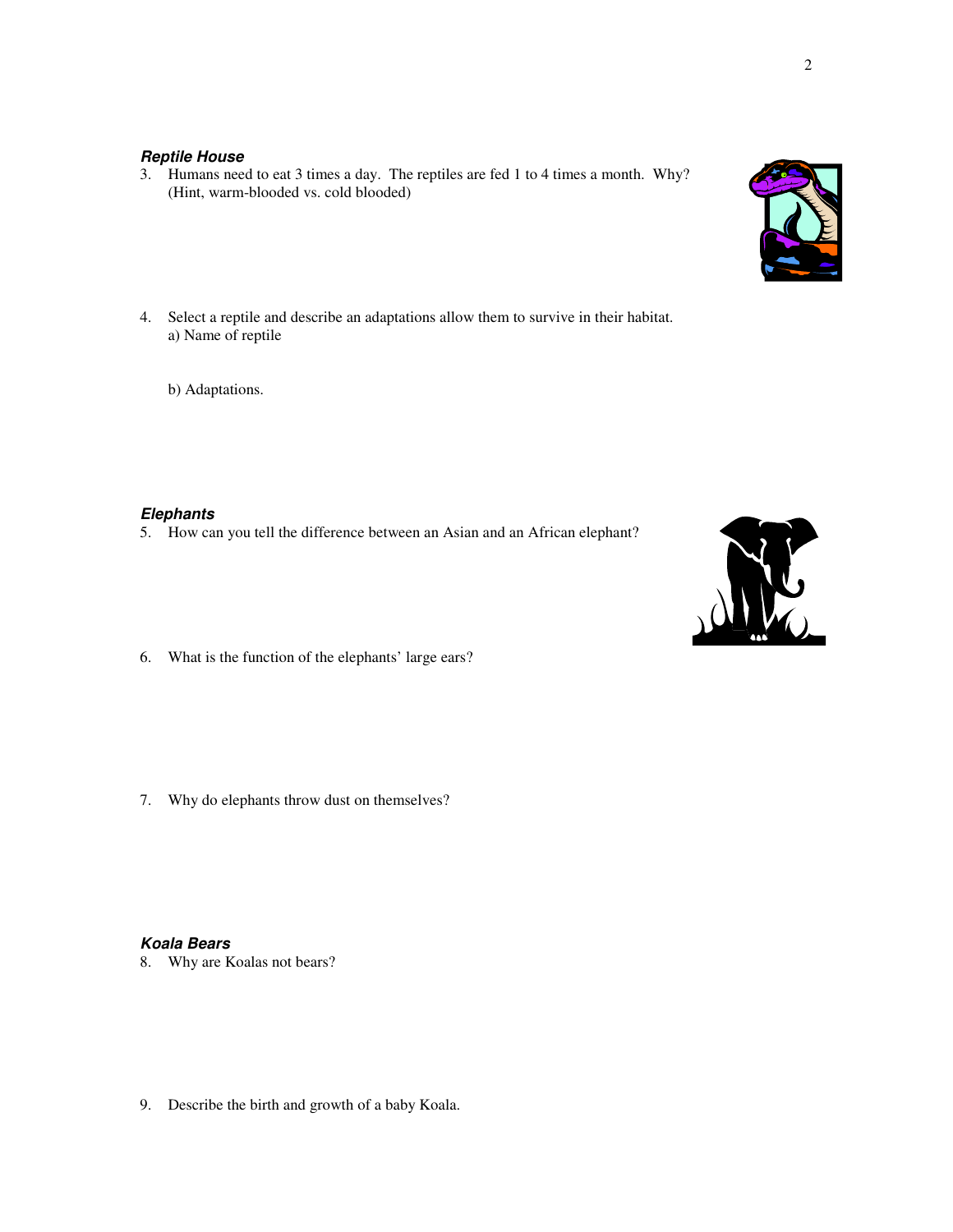10. Explain why the Koala is more susceptible to extinction due to its feeding behavior.

#### **Eastern Grey Kangaroo**

11. Kangaroos do not sweat. They also live in very warm regions of Australia. How do they keep cool?



12. Observe a moving kangaroo. What does is the purpose of its tail as it walks, runs, jumps and stands?

#### **Primates**

13. Observe the Gorillas, Chimpanzees or Orangutans for 10 minutes. Describe 3 behaviors seem to be "humans-like".

#### **California Condor Display**

14. Why are there no condors on display for the public to see?

15. Baby birds recognize initial movement as its mother. This is called imprinting. How does the zoo prevent baby condors from imprinting on humans?